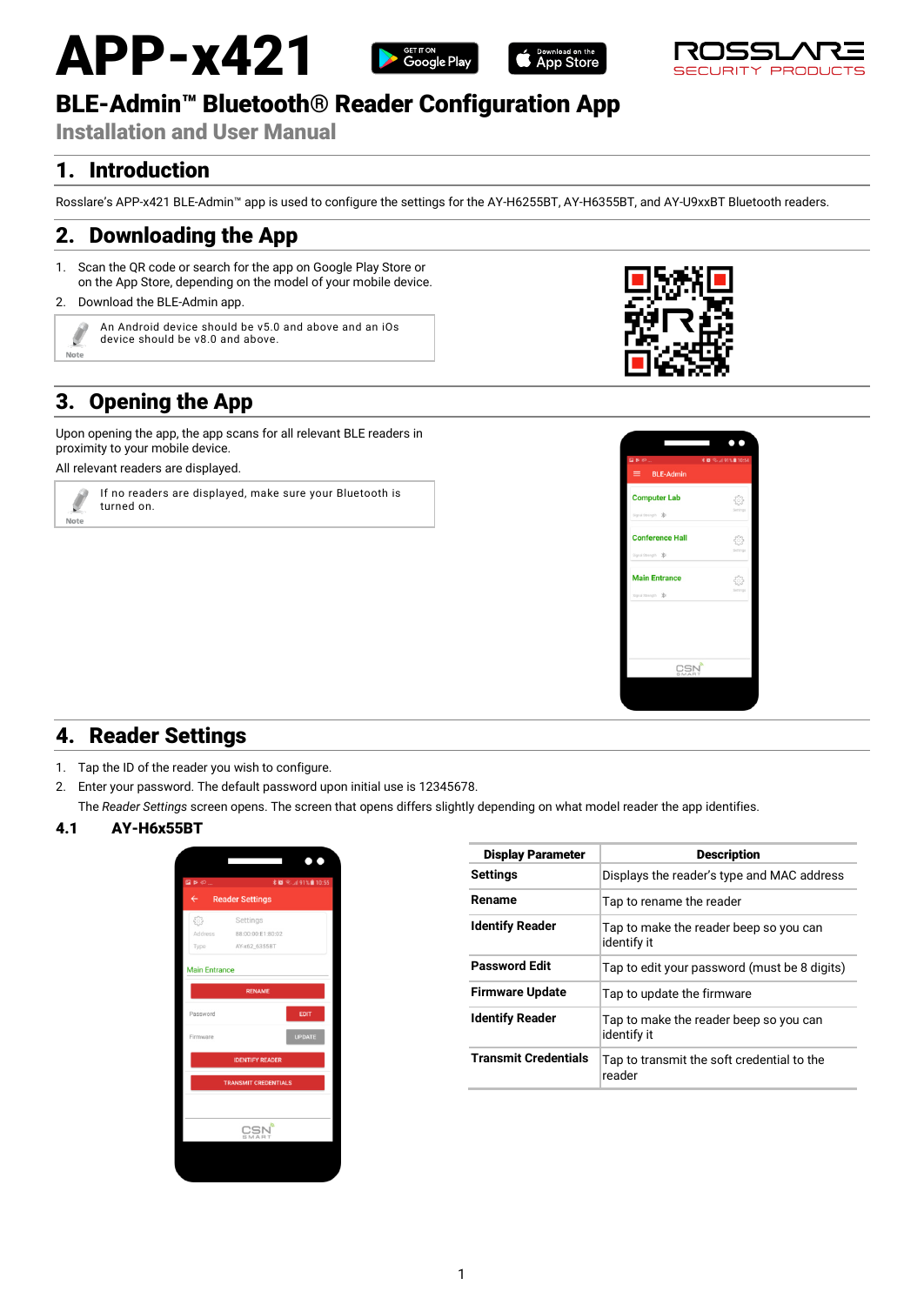### 4.2 AY-U9xxBT



| <b>Display Parameter</b>    | <b>Description</b>                                    |
|-----------------------------|-------------------------------------------------------|
| Settings                    | Displays the reader's type and MAC address            |
| Rename                      | Tap to rename the reader                              |
| <b>Identify Reader</b>      | Tap to make the reader beep so you can<br>identify it |
| <b>Password Edit</b>        | Tap to edit your password (must be 8 digits)          |
| <b>Configuration Update</b> | Tap to view/edit configuration                        |
| <b>Firmware Update</b>      | Tap to update the firmware                            |
| <b>Identify Reader</b>      | Tap to make the reader beep so you can<br>identify it |
| <b>Transmit Credentials</b> | Tap to transmit the soft credential to the<br>reader  |

# 5. Configuration Settings (AY-U9xxBT Reader)

Set the configuration settings as described below.



| <b>Display Parameter</b>                    | <b>Description</b>                                                                      |
|---------------------------------------------|-----------------------------------------------------------------------------------------|
| <b>I FD Activation</b>                      | Enable or disable LED activation                                                        |
| <b>UHF Functionality</b>                    | Enable or disable UHF communication                                                     |
| <b>Tag Type</b>                             | Select the tag type you wish to read with the<br>reader                                 |
| <b>Transition Power</b>                     | Slide to select the signal power                                                        |
| <b>Transmission Protocol</b>                | Select the protocol                                                                     |
| <b>Transmission Protocol</b><br><b>Type</b> | Select number of bits                                                                   |
| <b>Tag Mode</b>                             | Select if reading one tag or multiple tags                                              |
| <b>Output Interval</b>                      | Slide to select the interval of sending a<br>credential from the reader                 |
| <b>OSDP Address</b>                         | Slide to select the address of the reader                                               |
| <b>Timing Interval</b>                      | Enter the time between reads                                                            |
| <b>Starting Address</b>                     | Slide to select the initial ID bit                                                      |
| <b>Read Mode</b>                            | Select the read mode                                                                    |
| <b>Read Trigger</b>                         | Slide to select the amount of time between<br>reading of credentials in the surrounding |

# 6. Additional Settings

If you tap on the 3 lines on the main screen, additional options are available.



| <b>Display Parameter</b> | <b>Description</b>                                                                                      |
|--------------------------|---------------------------------------------------------------------------------------------------------|
| Info                     | Tap to display the BLE soft credential                                                                  |
| Settings                 | Tap to:                                                                                                 |
|                          | Set the reader's read range                                                                             |
|                          | Change the GUI language<br>$\bullet$                                                                    |
|                          | Set the automation, which allows the<br>reader to support self checkups in<br>specific chosen intervals |
| <b>Ahout</b>             | Tap to see the EULA                                                                                     |